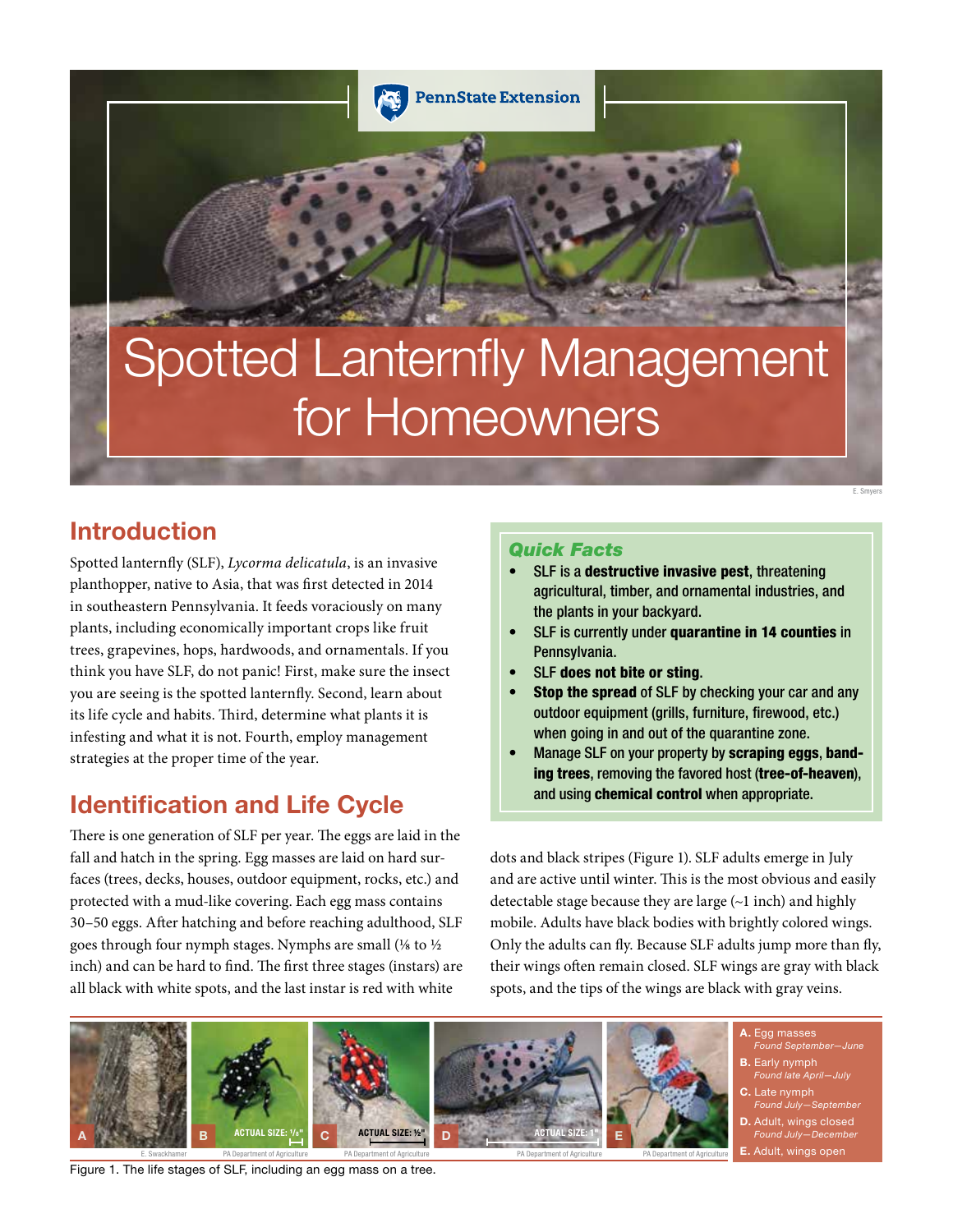# Current Distribution and Reporting

An SLF quarantine is currently in effect for 14 counties in Pennsylvania (Figure 2). If you find a spotted lanternfly, kill it and report it immediately with our online reporting system at **extension.psu.edu/spotted-lanternfly** or by calling 1-888-4BAD-FLY (1-888-422-3359).



Not found

Figure 2. The distribution as of March 18, 2019, of SLF in Pennsylvania, indicated in blue. Check the Pennsylvania Department of Agriculture's website for updated distribution information.

# Feeding Damage

SLF is capable of causing serious damage to its host, including oozing sap from the trees, wilting, leaf curling, and tree dieback. SLF feeds using a piercing-sucking mouthpart tapped into the plant like a straw. When SLF feeds, it also excretes honeydew, or sugary water. This creates a sugary surface on and around plants that encourages the growth of black sooty mold. This mold is harmless to people but can cause damage to the plant. If you see black sooty mold or sticky areas on a plant or tree, it may be infested by SLF, but it could also be aphids, leafhoppers, planthoppers, or scale insects. Therefore, it is important to identify the cause of the mold, as control measures may differ for pests other than SLF. There is no way to prevent SLF from moving onto your property. Be aware that SLF is very mobile and management actions must be continuous to keep them controlled.

## Management

#### Stop the Spread

When you travel in and out of the quarantine zone, check your car and outdoor equipment (grills, outdoor furniture, landscaping supplies, mowers, etc.). Check for SLF egg masses from late fall to early spring. Remember that egg masses may be underneath your car or in your wheel well. During all other times of the year, check for nymphs and adults, and

| 1            | <b>Stop the spread</b>            |
|--------------|-----------------------------------|
| $\mathbf{2}$ | <b>Scrape eggs</b>                |
| з            | <b>Band trees to catch nymphs</b> |
| 4            | <b>Remove tree-of-heaven</b>      |
| 5            | <b>Apply insecticides</b>         |

keep your windows rolled up when you park. Don't store things or park under infested trees, and don't move firewood.

## Egg Scraping

Walk around your property to check for egg masses on trees, cement blocks, rocks, and any other hard surface. If you find egg masses on your property from September to May, you can scrape them off using a plastic card or putty knife (Figure 3). Scrape them into a bag or container filled with rubbing alcohol or hand sanitizer and keep them in this solution per-

manently. Egg masses can also be smashed or burned. Remember that some eggs will be laid at the tops of trees and may not be possible to reach.

## Tree Banding

When the nymphs first hatch, they will walk up the trees to feed on the softer new growth of the plant. Take advantage of this behavior by wrapping tree trunks in sticky tape and trapping the nymphs. Any tree can be banded, but we recommend only banding



Figure 3. Scraping SLF egg masses from a tree.



Figure 4. A banded tree with SLF nymphs stuck at the bottom.

trees where SLF are abundant (Figure 4). Tape may be purchased online or from your local garden center. Push pins can be used to secure the band. While some bands may catch adults, banding trees is most effective for nymphs. Be advised that birds and small mammals stuck to the tape, while rare, have been reported. To avoid this, you can cage your sticky bands in wire or fencing material wrapped around the tree. Alternately, try reducing the width of the band, so that less surface area is exposed to birds and other mammals. Both of these methods will still capture SLF effectively. Check and change traps at least every other week (or more often in highly infested areas).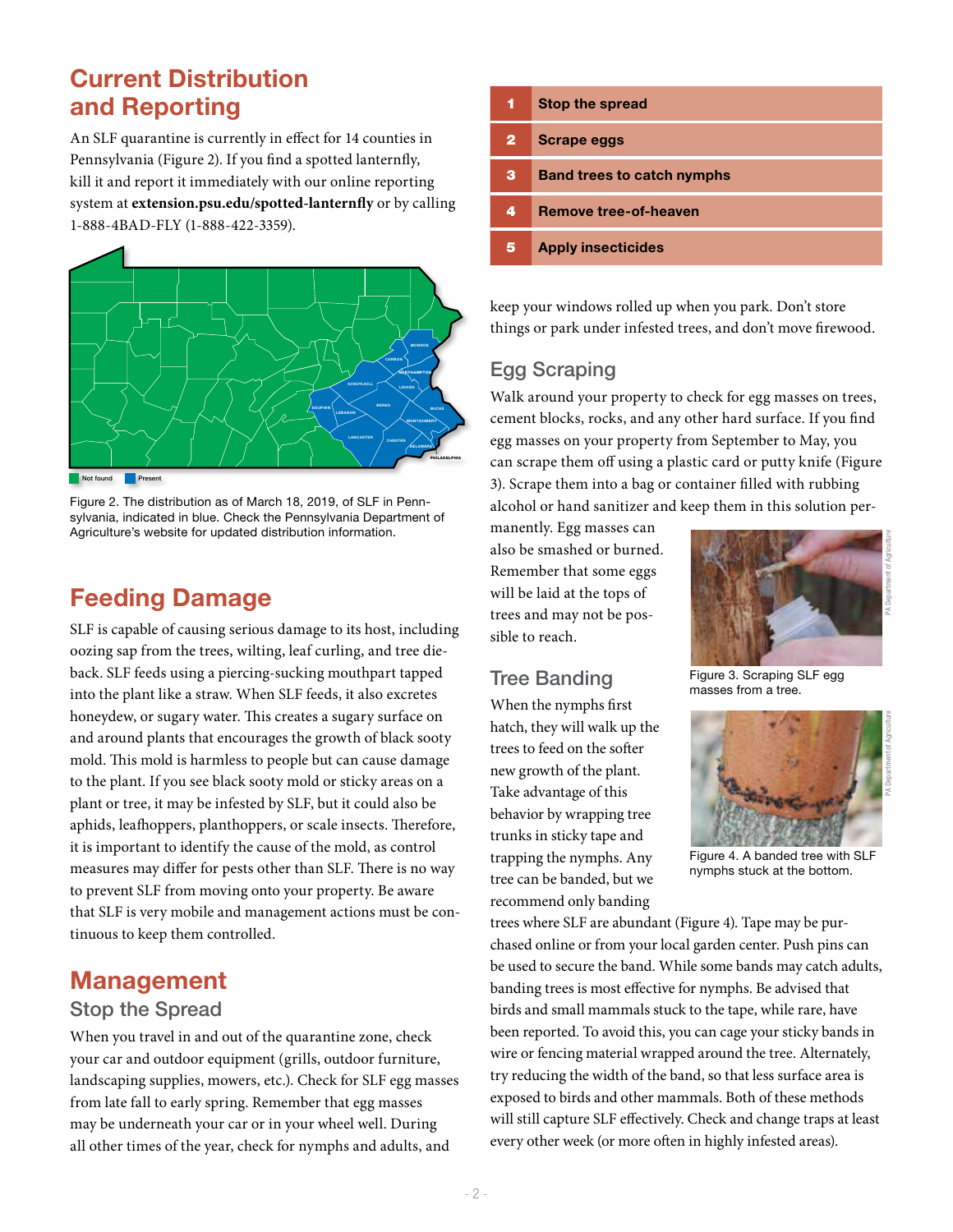## Host Removal

Tree-of-heaven (*Ailanthus altissima*) is an invasive plant, but it is common in landscape plantings and disturbed areas, such as along the sides of roads. This is the preferred host for SLF, and current management efforts are focused on removing this tree. Apply herbicide to the tree from July to September and wait at least 30 days before removing the tree. Failure to apply herbicide will result in new growth from the stump; even when treated, multiple applications may be necessary over time to completely kill the tree. These trees can get very tall, so seek the help of a tree care service if necessary. Tree-of-heaven is named because of its rapid growth; it can reach up to 100 feet tall and 6 feet in diameter. The bark of tree-of-heaven is similar to the outside of a cantaloupe. When crushed, the leaves put off a foul odor that many describe as rotten peanut butter. They spread by seed and will also produce "clones" by their roots. This tree can be mistaken for other native species, including black walnut, hickory, and staghorn sumac. For help identifying and treating this plant, visit **extension.psu.edu/spottedlanternfly**. While tree-of-heaven is a preferred host, SLF feeds on a large variety of plants, including many of the trees in your backyard. Removing these may not be preferred; refer to the next section for further guidance.

### Chemical Control

Only use insecticides that are registered by the Environmental Protection Agency (EPA) to treat any insect on your property. All EPA-registered insecticides have an EPA registration number and a label for appropriate and legal use. Home remedies should not be used against spotted lanternfly because they may be unsafe to humans, pets, and plants and could be illegal.

Insecticides can kill insect pests on contact and/or by being present systemically in a plant that the insect pests eat. The duration of control that remains after application (i.e., residual activity) varies depending on which type of insecticide is used. Contact insecticides kill SLF when the chemical contacts the insect as a direct spray or when the insect walks over a surface with insecticide residue on it. Systemic insecticides are absorbed by tree roots, bark, or leaves and are moved through its vascular system to other parts of the tree. When systemic insecticides are used, SLF is killed as it feeds on any part of the tree, even if it was not sprayed directly (e.g., spraying the lower part of the tree will protect the tree tops).

| <b>Active Ingredient</b>         | <b>Mode of Exposure</b> | <b>Available Products</b>                                                                                 | <b>Legal Use</b>                                                              | <b>Activity</b><br><b>Against SLF</b> | <b>Residual</b><br><b>Activity</b> |
|----------------------------------|-------------------------|-----------------------------------------------------------------------------------------------------------|-------------------------------------------------------------------------------|---------------------------------------|------------------------------------|
| bifenthrin                       | contact                 | <b>Talstar P</b>                                                                                          | ornamental and landscape plants and trees                                     | excellent                             | excellent                          |
| carbaryl                         | contact                 | Garden Tech Sevin Ready-to-Spray<br>Bug Killer (note: new formulation is<br>sold with zeta-cypermethrin)  | vegetable and ornamental plants and trees<br>under 10 feet tall               | excellent                             | good                               |
| dinotefuran                      | systemic/contact        | Safari 20SG, Transect 70 WSP,<br>Zylam Liquid                                                             | ornamental and landscape plants and trees                                     | excellent                             | excellent                          |
| imidacloprid                     | systemic/contact        | Bayer Advanced 3 in 1 Insect Disease<br>Mite Control, Bonide Annual Tree &<br><b>Shrub Insect Control</b> | ornamental and landscape plants and trees                                     | excellent                             | good                               |
| insecticidal soaps*              | contact                 | Garden Safe Insecticidal Soap                                                                             | vegetables, fruit trees, ornamentals, shrubs,<br>flowers, and gardens         | good                                  | poor                               |
| malathion                        | contact                 | Spectracide Malathion Insect Spray                                                                        | flowers and bushes, fruit, and vegetables                                     | excellent                             | poor                               |
| natural pyrethrins               | contact                 | Garden Safe Multi-Purpose Garden<br>Insect Killer, Natria Insect Mite and<br><b>Disease Control</b>       | vegetables, ornamentals, trees, shrubs,<br>and flowers                        | excellent                             | poor                               |
| neem oil*                        | contact                 | Bonide Neem Oil                                                                                           | flowers, ornamental trees and shrubs, fruit,<br>nuts, and vegetables          | good                                  | poor                               |
| spinosad*                        | systemic                | Bonide Captain Jack's Deadbug Brew                                                                        | outdoor ornamentals, fruit, and vegetables                                    | fair                                  | poor                               |
| tau-fluvalinate,<br>tebuconazole | contact/systemic        | BioAdvance 3 in 1, Insect,<br>Disease and Mite Control                                                    | nonedible plants only, groundcovers, vines,<br>ornamentals, shrubs, and trees | excellent                             | good                               |
| zeta-cypermethrin                | contact                 | Amdro Quick Kill Outdoor Insect<br><b>Killer Concentrate</b>                                              | lawns, trees and shrubs, roses, and flowers                                   | excellent                             | excellent                          |

\*Recommended for organic production.

Note: The listing of products in this table is not an endorsement or specific recommendation of the product or the company. Other products with the same active ingredient should also work in the same way, but they may have different rates or formulations.